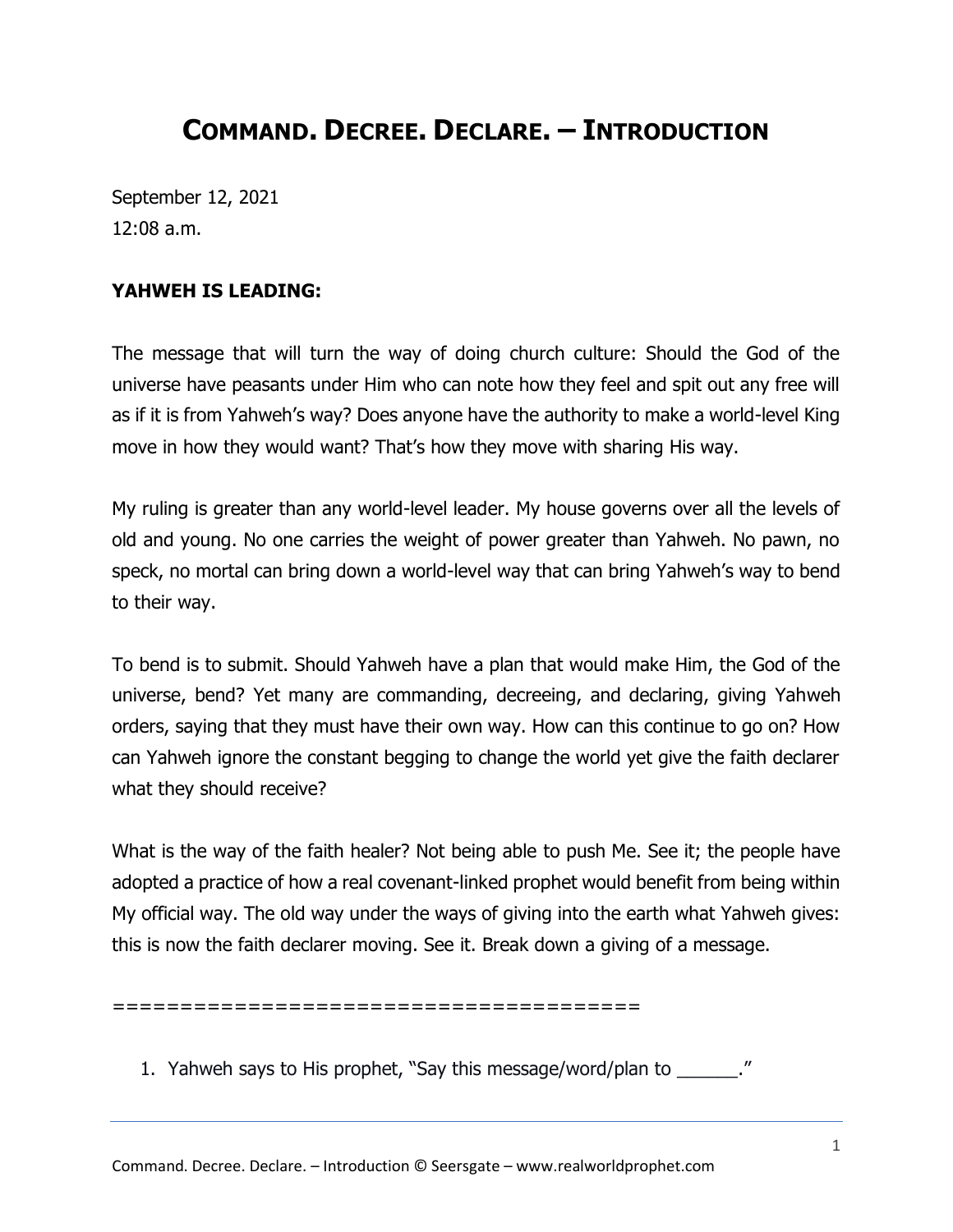- 2. The prophet says, "Yes" and delivers (speaks) what Yahweh says.
- 3. If the message cannot be delivered due to the person/church/group not wanting to hear it, the prophet waits on Yahweh as to what plan to do next. Never should a prophet keep attempting to speak to the intended hearer when they reject the message. If they say, "I don't want to hear it," or they hear it and reject it, Yahweh will let the prophet know what to do with the message.
- 4. After the message is delivered, Yahweh looks at the covenant and brings backing to the active message when the time is at hand. The message is pushed forward with power over natural time.

=======================================

## **YAHWEH CONTINUES:**

A message is given out into the earth based on a declaration of a prophet, or one Yahweh gives to share His message in that moment. Sometimes, Yahweh will not give a prophetonly-based plan. This means that there may be situations where a prophet is not available, and Yahweh will give a real plan He intends to push forward to a vessel (human) yielded to serving and will obey. Here is a Scripture reference:

(10) Now there was a disciple in Damascus named Ananias; and the Lord said to him in a vision, "Ananias." And he said, "Here I am, Lord." (11) And the Lord said to him, "Get up and go to the street called Straight, and inquire at the house of Judas for a man from Tarsus named Saul, for he is praying, (12) and he has seen in a vision a man named Ananias come in and lay his hands on him, so that he might regain his sight." (13) But Ananias answered, "Lord, I have heard from many people about this man, how much harm he did to Your saints in Jerusalem; (14) and here he has authority from the chief priests to arrest all who call on Your name." (15) But the Lord said to him, "Go, for he is a chosen instrument of Mine, to bear My name before the Gentiles and kings and the sons of Israel; (16) for I will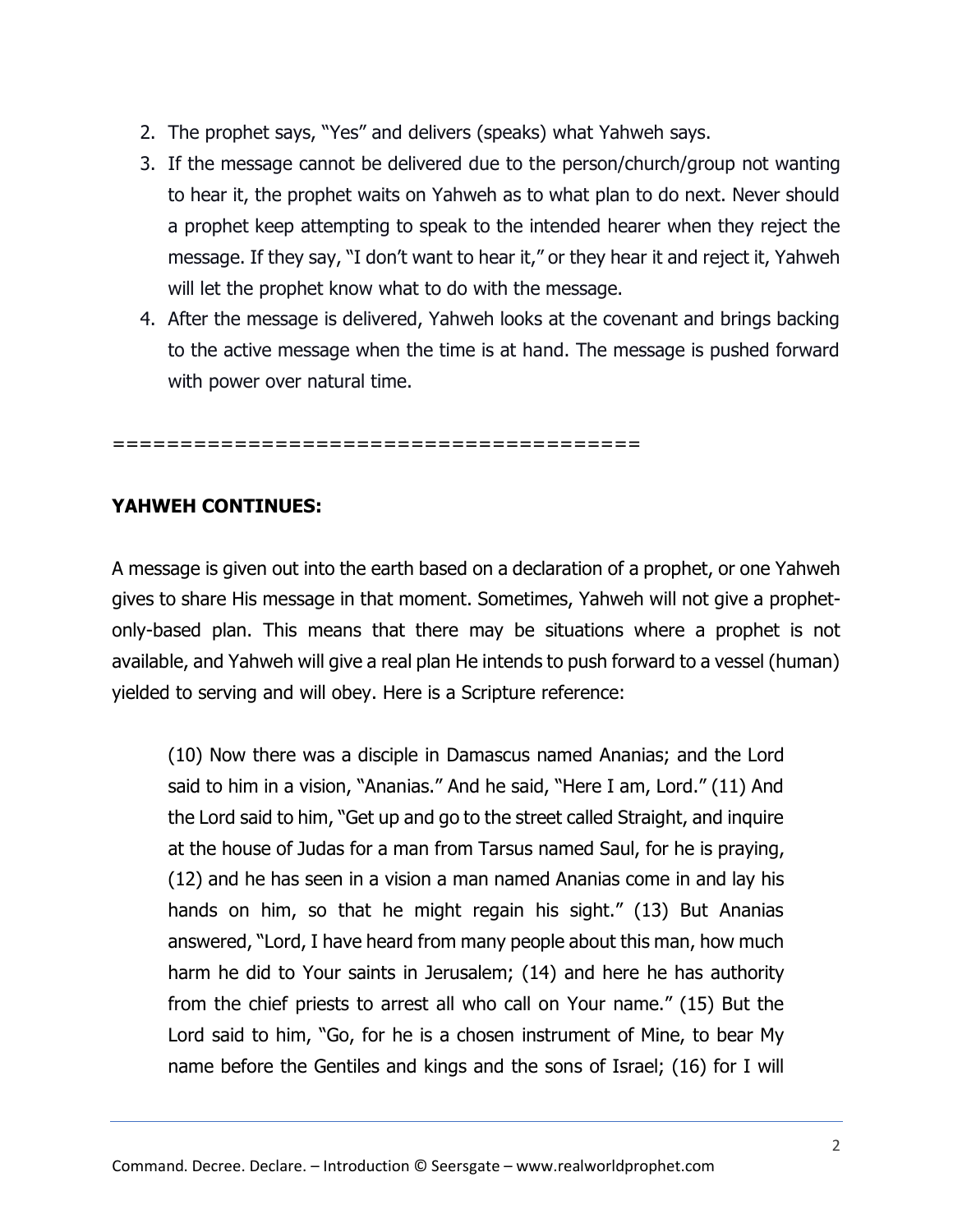show him how much he must suffer in behalf of My name." (17) So Ananias departed and entered the house, and after laying his hands on him said, "Brother Saul, the Lord Jesus, who appeared to you on the road by which you were coming, has sent me so that you may regain your sight and be filled with the Holy Spirit." (18) And immediately something like fish scales fell from his eyes, and he regained his sight, and he got up and was baptized; (19) and he took food and was strengthened. Now for several days he was with the disciples who were in Damascus, (20) and immediately he *began* to proclaim Jesus in the synagogues, saying, "He is the Son of God."

—Acts 9:10-20 NASB

## **YAHWEH CONTINUES:**

The message was a sign. In this case, Yahweh chose a regular lay member, not that he was not important in general terms, but that he didn't have an office gift. And this nonoffice member delivered a very powerful message, laying on his hands and bringing a healing sign gift and declaration of what Paul experienced would happen in a vision.

So, would this one time of delivering a major sign of healing and declaration automatically mean that there is a power that places the lay member in the office of Yahweh's power gift? No. Yahweh flowed through a willing vessel, knowing that there would be complete obedience in how the servant followed Yahweh's will. And today, what is a misquoted Scripture?

(4) John to the seven churches that are in Asia: Grace to you and peace from Him who is, and who was, and who is to come, and from the seven spirits who are before His throne, (5) and from Jesus Christ, the faithful witness, the firstborn of the dead, and the ruler of the kings of the earth. To Him who loves us and released us from our sins by His blood— (6) and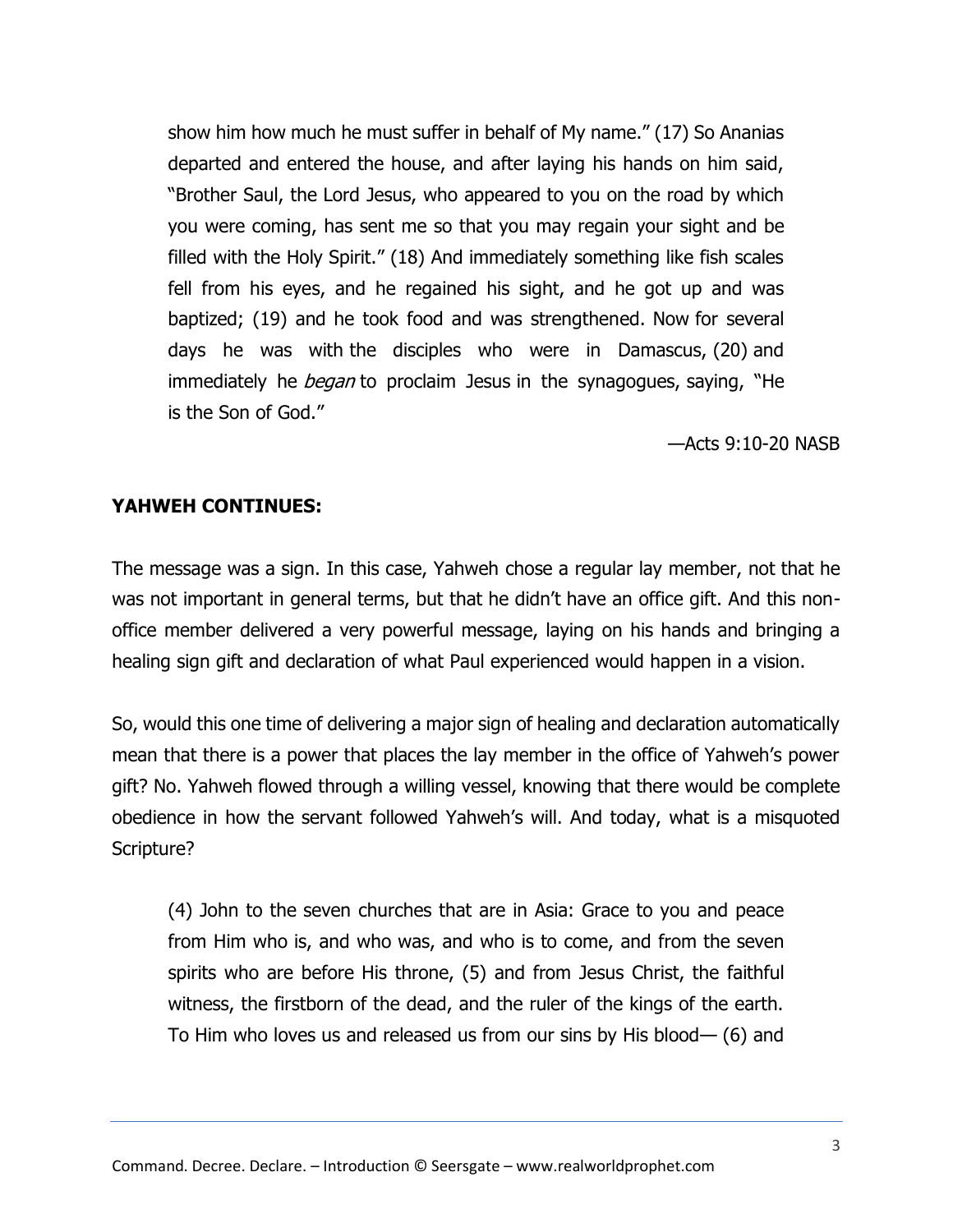He made us into a kingdom, priests to His God and Father—to Him be the glory and the dominion forever and ever. Amen.

—Revelation 1:4-6 NASB

#### **YAHWEH CONTINUES:**

See how there is great power in actually reading what Scripture says? Are you a king or queen in the verses mentioned? Are you going to rule now or currently, or in the future? It doesn't say here, but does it matter if all in My Body are just in the body and I am still God, your Mediator?

Looking at Revelation 5 also shows that similar way, but it doesn't note a current ruling of the people of Yahweh. And here, the church people are saying they are kings and queens, rightfully given power to be like Yahweh. There is no Scripture stating that way.

And the closest to any power way is seen with an office prophet, given governing spheres to speak Yahweh's will, but there is a covenant that enables a working agreement. Yahweh speaks a plan into the servant. The servant speaks what Yahweh gives. And then Yahweh backs it up.

Yahweh can communicate with the intended audience directly, but there is a purpose in moving forward in Kingdom order. The church Body has a plan set up by Yahweh. Unfortunately, many people do not understand that the plan that covers or governs a family house order is an actual Kingdom order.

And that would be clearly understood if there is a seeing that governing a nation is similar to how Kingdom order governs all. That is the reason Deborah ruled as a judge, but I hear many say that governing a civil plan is different than governing the Church.

But take a deep look. My Church is not a husband-and-wife structure. That's why I call it a Kingdom. And within the King's will is a covering having various persons say My will.